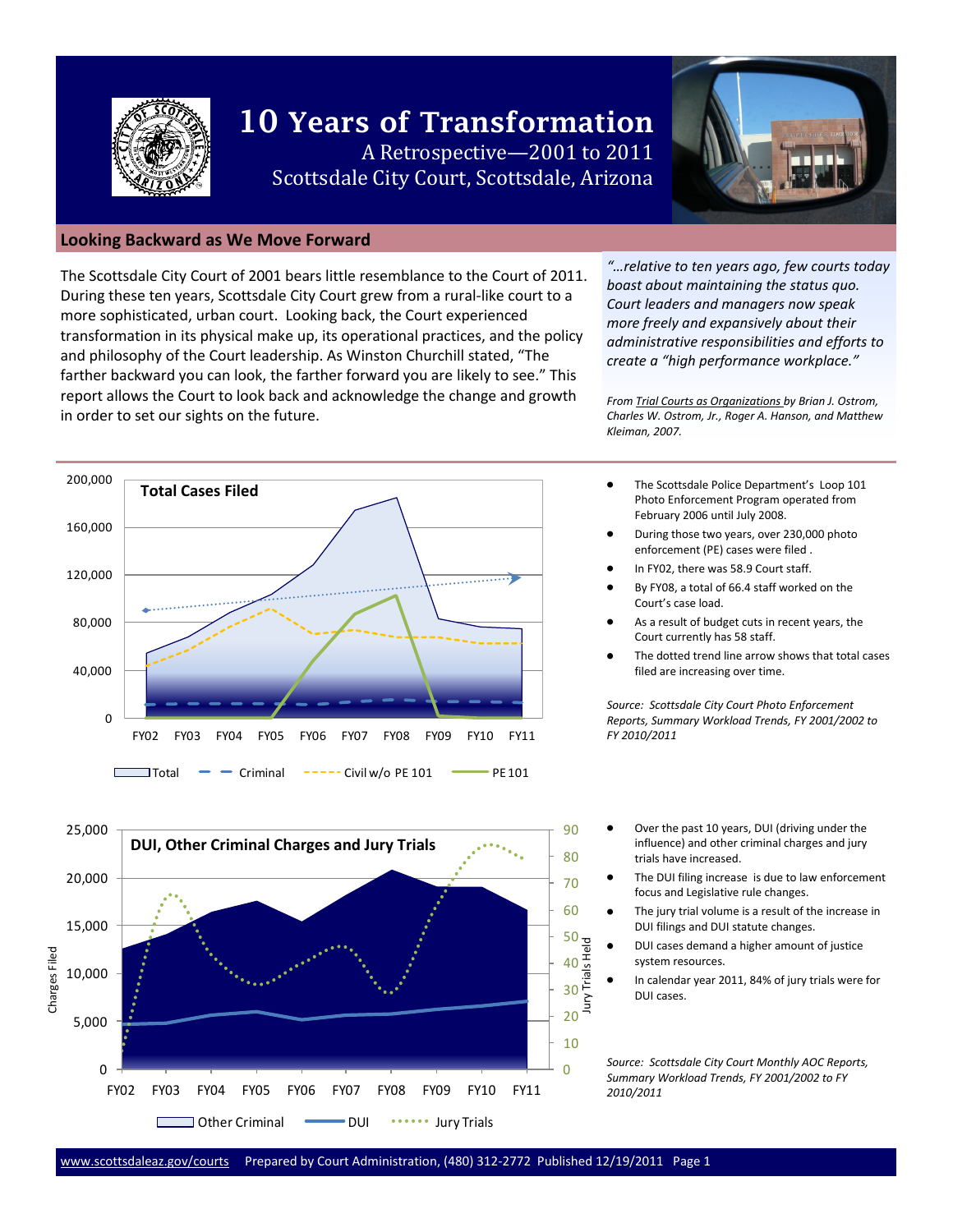

On-going court improvement and performance management are the course of action for the Court. Court visitors in 2001 would experience a different operational design now, with space planning efforts underway to meet future needs of the customer. The Court continues to seek solutions that look beyond the short-term to address changing socioeconomic factors and customer expectations.



## **Physical Enhancements**

# **Then (2001)**

• Scottsdale City Court and McDowell Mountain (Scottsdale) Justice Court co-located in City Court Building

• Security area is small and inefficient, jeopardizing security

• Three criminal and one civil courtrooms

• Locally focused Court

- 
- 

• Management "by anecdote" with a daily task focus

• Generous budgets allotted to training, travel and

• "Informal" organizational structure

other non-discretionary accounts



- ► McDowell Mountain Justice Court relocated; Scottsdale City Court remodeled and expanded into vacated space. Includes ergonomically correct workstations, and conference and jury assembly rooms with updated technology.
- ► Security area remodeled, size doubled and deficiencies eliminated creating a "state of the art" security area
- ► Five criminal and two civil courtrooms
- Power outages led to court delays or closure ► Back up power system for continuous court operations
- On site ink and paper photo enforcement photos ► Digital photo enforcement ticket viewing via Internet



# **Policy/Philosophy Changes**

# **Then (2001) Now (2011) Now (2011)**

- ► Financial and budget management that practices fiscal austerity
- ► Hierarchical structure with clearly defined roles, specialized teams and fully developed policies and procedures
	- ► Management using CourTools Performance Measurement metrics with conscious, strategic and targeted planning and goal setting
	- ► Networking with state and national entities, including: collaborating with initiatives and committees, presenting and attending conferences, and "Teaching Court" for other agencies
- Basic photo enforcement protocols ► Expansive photo enforcement case handling protocols
- Limited participation in policy groups ► Expanded participation on AZ Supreme Court policy groups— Limited Jurisdiction Courts Committee, Judicial Staff Education Committee, Technology Advisory Committee, Defensive Driving Committee, Court Automation Advisory Committee
- Single focus collection program ► Broad-based collection actions: participation in FARE (Fines and Restitution Enforcement) Program, TIP (Tax Intercept Program), use of auto-dialer and other collection techniques
- No formal management development program ► All supervisors and managers have attended City of Scottsdale Management Series and Arizona Court Manager courses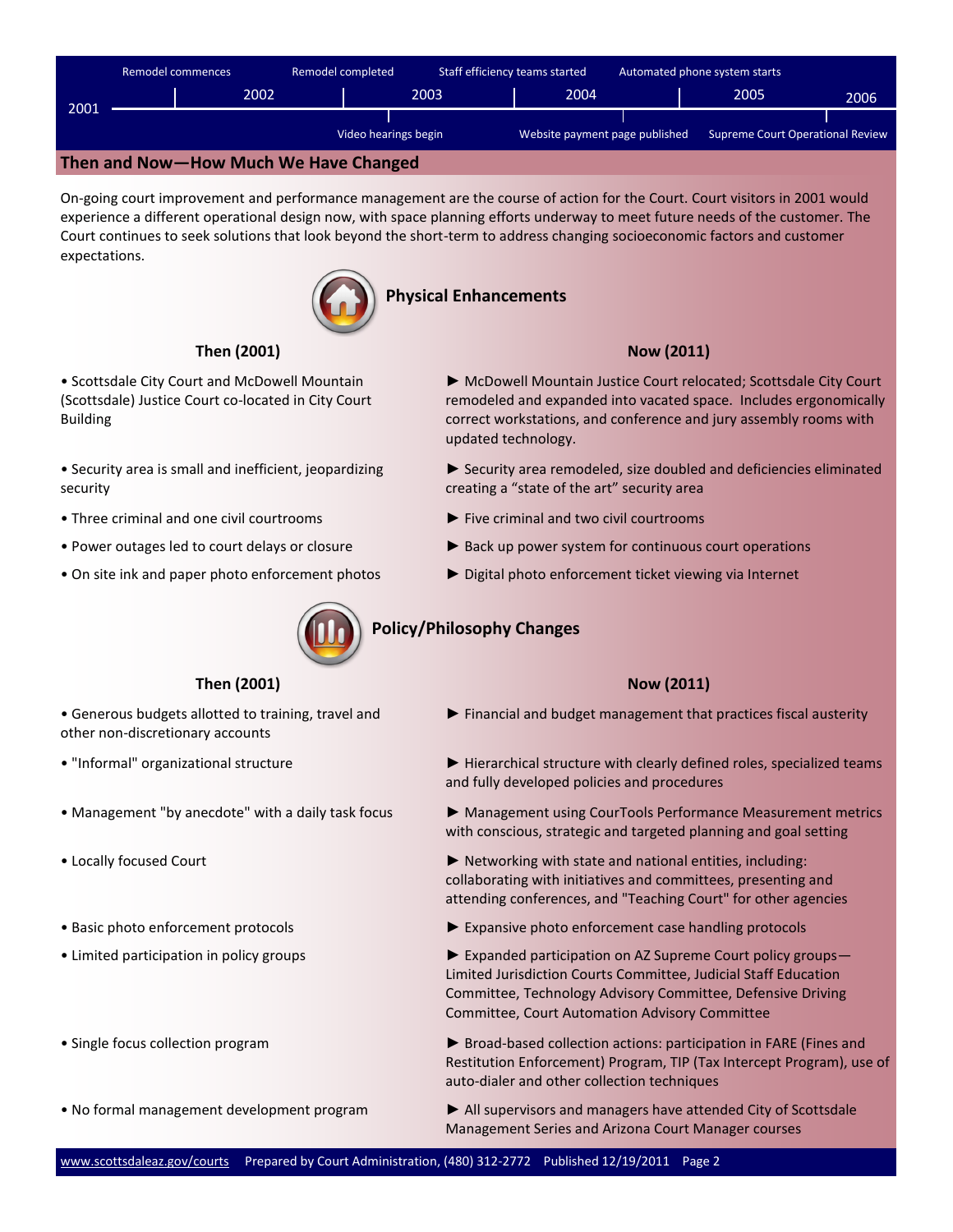